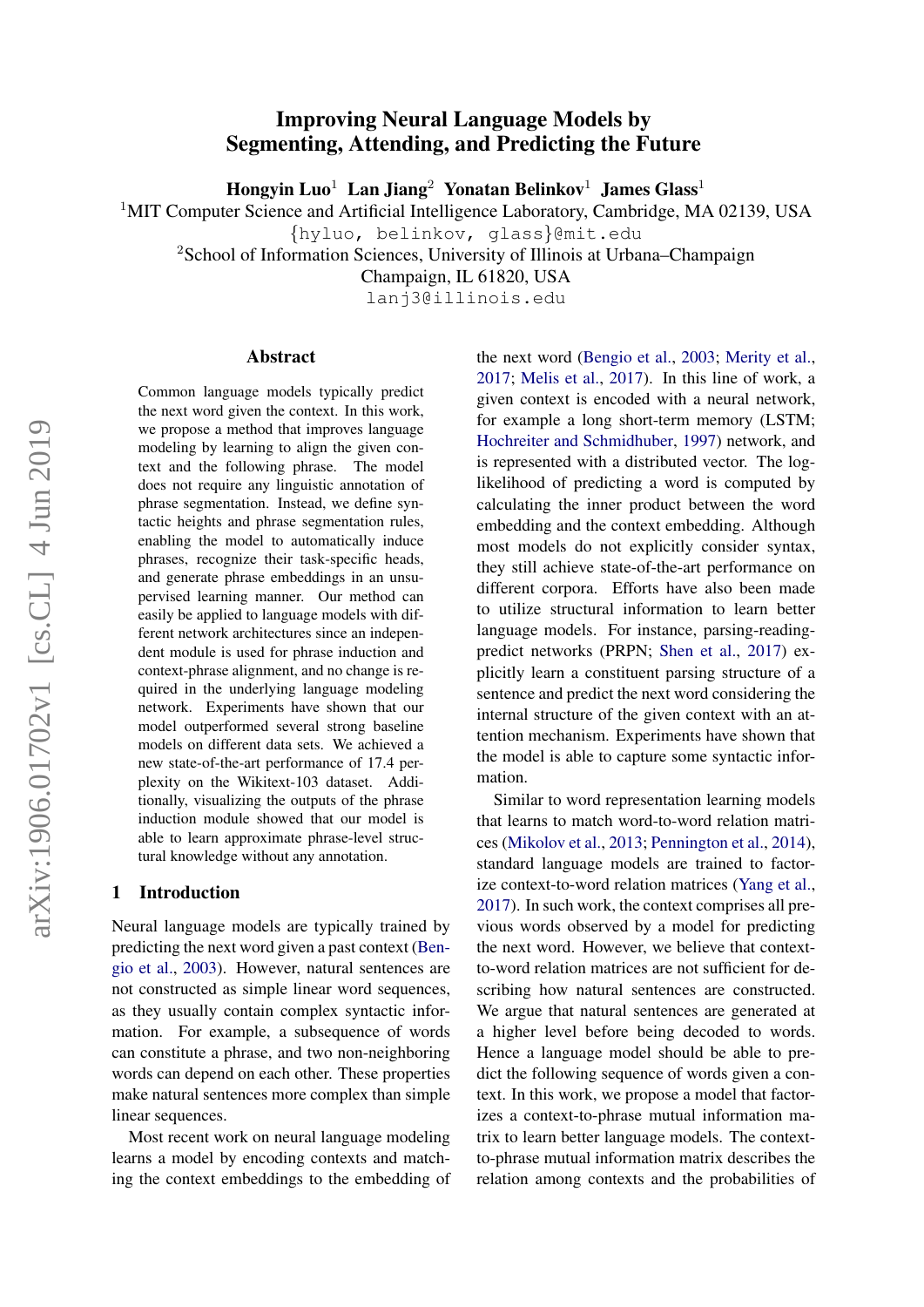phrases following given contexts. We make the following contributions in this paper:

- We propose a phrase prediction model that improves the performance of state-of-the-art word-level language models.
- Our model learns to predict approximate phrases and headwords without any annotation.

# 2 Related Work

Neural networks have been widely applied in natural language modeling and generation [\(Ben](#page-8-0)[gio et al.,](#page-8-0) [2003;](#page-8-0) [Bahdanau et al.,](#page-8-1) [2014\)](#page-8-1) for both encoding and decoding. Among different neural architectures, the most popular models are recurrent neural networks (RNNs; [Mikolov](#page-9-7) [et al.,](#page-9-7) [2010\)](#page-9-7), long short-term memory networks (LSTMs; [Hochreiter and Schmidhuber,](#page-9-2) [1997\)](#page-9-2), and convolutional neural networks (CNNs; [Bai et al.,](#page-8-2) [2018;](#page-8-2) [Dauphin et al.,](#page-9-8) [2017\)](#page-9-8).

Many modifications of network structures have been made based on these architectures. LSTMs with self-attention can improve the performance of language modeling [\(Tran et al.,](#page-9-9) [2016;](#page-9-9) [Cheng et al.,](#page-8-3) [2016\)](#page-8-3). As an extension of simple self-attention, transformers [\(Vaswani et al.,](#page-9-10) [2017\)](#page-9-10) apply multihead self-attention and have achieved competitive performance compared with recurrent neural language models. A current state-of-the-art model, Transformer-XL [\(Dai et al.,](#page-9-11) [2018\)](#page-9-11), applied both a recurrent architecture and a multi-head attention mechanism. To improve the quality of input word embeddings, character-level information is also considered [\(Kim et al.,](#page-9-12) [2016\)](#page-9-12). It has also been shown that context encoders can learn syntactic information [\(Shen et al.,](#page-9-3) [2017\)](#page-9-3).

However, instead of introducing architectural changes, for example a self-attention mechanism or character-level information, previous studies have shown that careful hyper-parameter tuning and regularization techniques on standard LSTM language models can obtain significant improvements [\(Melis et al.,](#page-9-1) [2017;](#page-9-1) [Merity et al.,](#page-9-0) [2017\)](#page-9-0). Similarly, applying more careful dropout strategies can also improve the language models [\(Gal](#page-9-13) [and Ghahramani,](#page-9-13) [2016;](#page-9-13) [Melis et al.,](#page-9-14) [2018\)](#page-9-14). LSTM language models can be improved with these approaches because LSTMs suffer from serious over-fitting problems.

Recently, researchers have also attempted to improve language models at the decoding phase.

[Inan et al.](#page-9-15) [\(2016\)](#page-9-15) showed that reusing the input word embeddings in the decoder can reduce the perplexity of language models. [Yang et al.](#page-9-6) [\(2017\)](#page-9-6) showed the low-rank issue in factorizing the context-to-word mutual information matrix and proposed a multi-head softmax decoder to solve the problem. Instead of predicting the next word by using only similarities between contexts and words, the neural cache model [\(Grave et al.,](#page-9-16) [2016\)](#page-9-16) can significantly improve language modeling by considering the global word distributions conditioned on the same contexts in other parts of the corpus.

To learn the grammar and syntax in natural languages, [Dyer et al.](#page-9-17) [\(2016\)](#page-9-17) proposed the recurrent neural network grammar (RNNG) that models language incorporating a transition parsing model. Syntax annotations are required in this model. To utilize the constituent structures in language modeling without syntax annotation, parse-readpredict networks (PRPNs; [Shen et al.,](#page-9-3) [2017\)](#page-9-3) calculate syntactic distances among words and computes self-attentions. Syntactic distances have been proved effective in constituent parsing tasks [\(Shen et al.,](#page-9-18) [2018a\)](#page-9-18). In this work, we learn phrase segmentation with a model based on this method and our model does not require syntax annotation.

#### <span id="page-1-0"></span>3 Syntactic Height and Phrase Induction

In this work, we propose a language model that not only predicts the next word of a given context, but also attempts to match the embedding of the next phrase. The first step of this approach is conducting phrase induction based on syntactic heights. In this section, we explain the definition of syntactic height in our approach and describe the basics ideas about whether a word can be included in an induced phrase.

Intuitively, the syntactic height of a word aims to capture its distance to the root node in a dependency tree. In Figure [1,](#page-2-0) the syntactic heights are represented by the red bars. A word has high syntactic height if it has low distance to the root node.

A similar idea, named syntactic distance, is proposed by [Shen et al.](#page-9-3) [\(2017\)](#page-9-3) for constructing constituent parsing trees. We apply the method for calculating syntactic distance to calculate syntactic height. Given a sequence of embeddings of input words  $[x_1, x_2, \dots, x_n]$ , we calculate their syntactic heights with a temporal convolutional net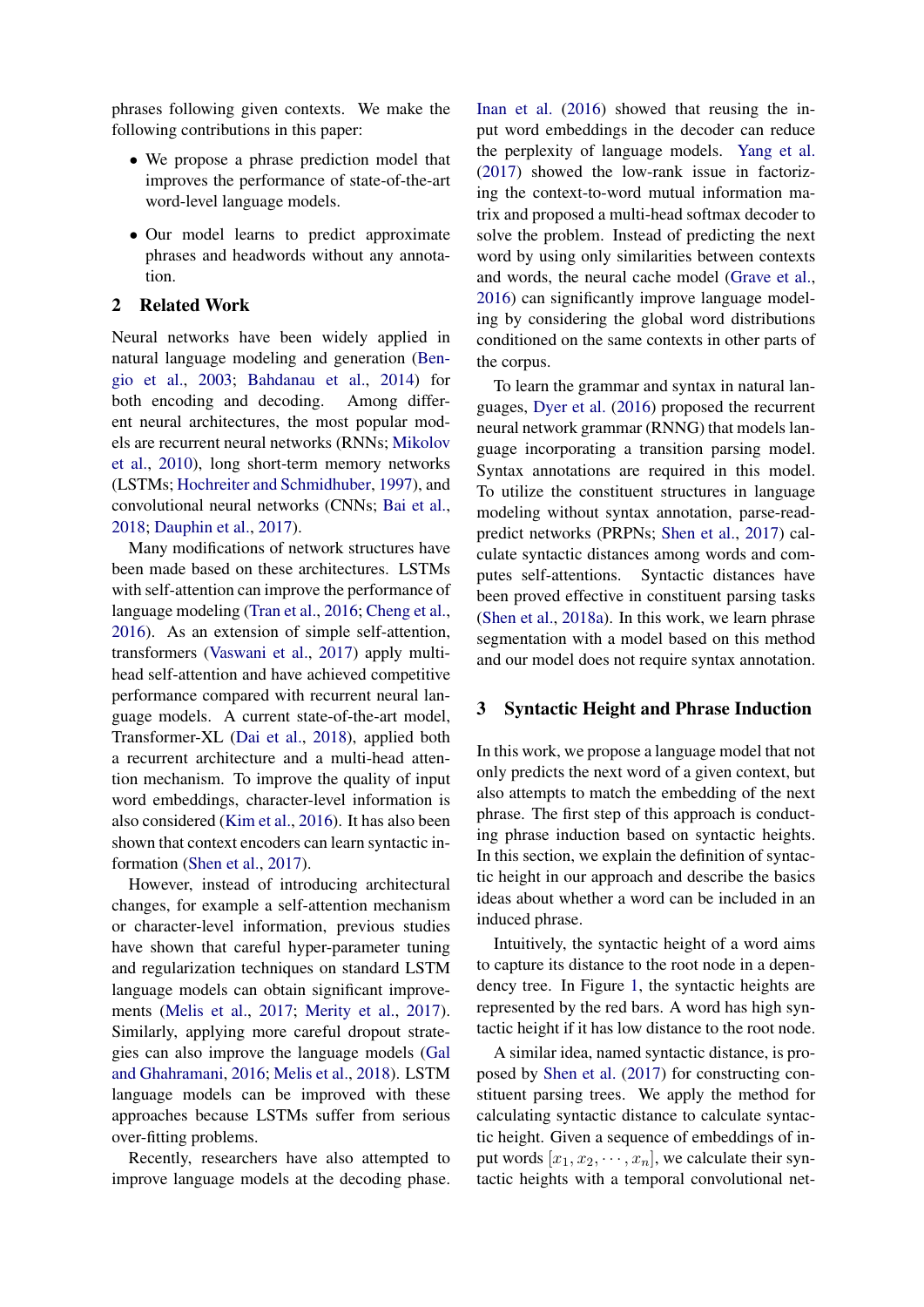work (TCN) [\(Bai et al.,](#page-8-2) [2018\)](#page-8-2).

$$
d_i = W_d \cdot [x_{i-n}, x_{i-n+1}, \cdots, x_i]^T + b_d \quad (1)
$$

$$
h_i = W_h \cdot ReLU(d_i) + b_h \tag{2}
$$

where  $h_i$  stands for the syntactic height of word  $x_i$ . The syntactic height  $h_i$  for each word is a scalar, and  $W_h$  is a  $1 \times D$  matrix, where D is the dimensionality of  $d_i$ . These heights are learned and not imposed by external syntactic supervision. In [Shen et al.](#page-9-3) [\(2017\)](#page-9-3), the syntactic heights are used to generate context embeddings. In our work, we use the syntactic heights to predict induced phrases and calculate their embeddings.

We define the phrase induced by a word based on the syntactic heights. Consider two words  $x_i$ and  $x_k$ .  $x_k$  belongs to the phrase induced by  $x_i$  if and only if for any  $j \in (i,k)$ ,  $h_j < max(h_i, h_k)$ . For example, in Figure [1,](#page-2-0) the phrase induced by the red marked word the is "the morning flights", since the syntactic height of the word morning,  $h_{morning} < h_{flights}$ . However, the word "to" does not belong to the phrase because  $h_{flights}$  is higher than both  $h_{the}$  and  $h_{to}$ . The induced phrase and the inducing dependency connection are labeled in blue in the figure.

Note that this definition of an induced phrase does not necessarily correspond to a phrase in the syntactic constituency sense. For instance, the words "to Houston" would be included in the phrase "the morning flights to Houston" in a traditional syntactic tree. Given the definition of induced phrases, we propose phrase segmenting conditions (PSCs) to find the last word of an induced phrase. Considering the induced phrase of the *i*-th word,  $s_i = [x_i, x_{i+1}, \dots, x_j]$ . If  $x_j$  is not the last word of a given sentence, there are two conditions that  $x_i$  should satisfy:

1. (PSC-1) The syntactic height of  $x_i$  must be higher than the height of  $x_i$ , that is

$$
h_j - h_i > 0 \tag{3}
$$

2. (PSC-2) The syntactic height of  $x_{i+1}$  should be lower that  $x_i$ .

$$
h_j - h_{j+1} > 0 \tag{4}
$$

Given the PSCs, we can decide the induced phrases for the sentence shown in Figure [1.](#page-2-0) The last word of the phrase induced by "United" is

<span id="page-2-0"></span>

Figure 1: Groundtruth dependency tree and syntactic heights of each word.

"canceled", and the last word of the phrase induced by "flights" is "Houston". For the word assigned the highest syntactic height, its induced phrase is all remaining words in the sentence.

#### 4 Model

In this work, we formulate multi-layer neural language models as a two-part framework. For example, in a two-layer LSTM language model [\(Merity](#page-9-0) [et al.,](#page-9-0) [2017\)](#page-9-0), we use the first layer as phrase generator and the last layer as a word generator:

<span id="page-2-1"></span>
$$
[c_1, c_2, \cdots, c_T] = RNN^1([x_1, x_2, \cdots, x_T]) \tag{5}
$$

$$
[y_1, y_2, \cdots, y_T] = RNN^2([c_1, c_2, \cdots, c_T]) \quad (6)
$$

For a L-layer network, we can regard the first  $L_1$  layers as the phrase generator and the next  $L_2 = L - L_1$  layers as the word generator. Note that we use  $y_i$  to represent the hidden state output by the second layer instead of  $h_i$ , since  $h_i$ in our work is defined as the syntactic height of  $x_i$ . In the traditional setting, the first layer does not explicitly learn the semantics of the following phrase because there is no extra objective function for phrase learning.

In this work, we force the first layer to output context embeddings  $c_i$  for phrase prediction with three steps. Firstly, we predict the induced phrase for each word according to the PSCs proposed in Section [3.](#page-1-0) Secondly, we calculate the embedding of each phrase with a head-finding attention. Lastly, we align the context embedding and phrase embedding with negative sampling. The word generation is trained in the same way as standard language models. The diagram of the model is shown in Figure [2.](#page-3-0) The three steps are described next.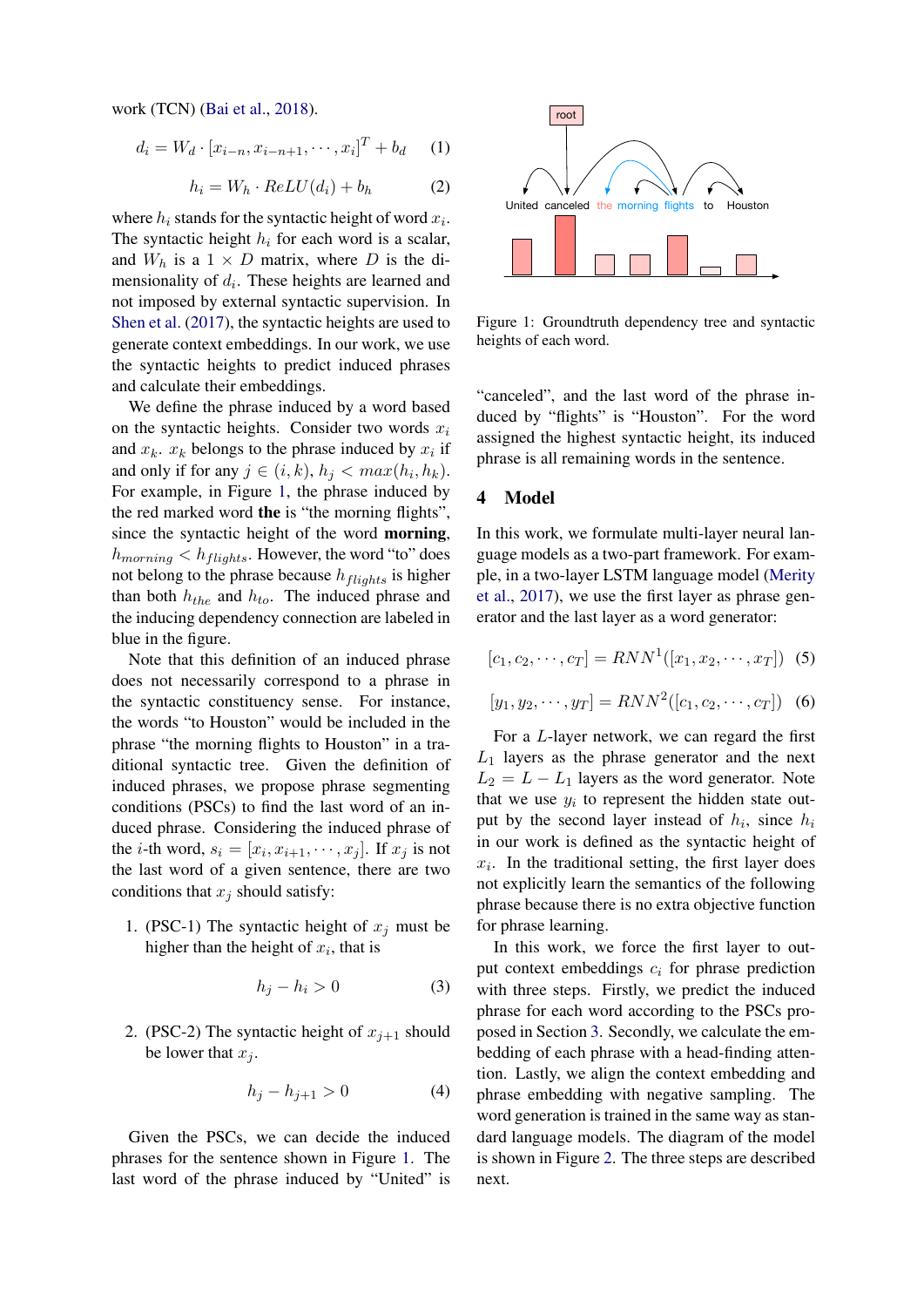<span id="page-3-0"></span>

Figure 2: The 3-step diagram of our approach. The current target word is "the", the induced phrase is "morning flights", and the next word is "morning". The context-phrase and context-word alignments are jointly trained.

#### 4.1 Phrase Segmentation

We calculate the syntactic height and predict the induced phrase for each word:

$$
h_i = TCN([x_{i-n}, x_{i-n+1}, \cdots, x_i]) \qquad (7)
$$

where  $TCN(\cdot)$  stands for the TCN model described in Equations (1) and (2), and  $n$  is the width of the convolution window.

Based on the proposed phrase segmenting conditions (PSCs) described in the previous section, we predict the probability of a word being the first word outside a induced phrase. Firstly, we decide if each word,  $x_{j-1}$ ,  $j \in (i+1, n]$ , satisfies the two phrase segmenting conditions, PSC-1 and PSC-2. The probability that  $x_i$  satisfies PSC-1 is

<span id="page-3-2"></span>
$$
p_{psc}^1(x_j) = \frac{1}{2} \cdot (f^{HT}(h_j - h_i) + 1)
$$
 (8)

Similarly, the probability that  $x_j$  satisfies PSC-2 is

$$
p_{psc}^2(x_j) = \frac{1}{2} \cdot (f^{HT}(h_j - h_{j+1}) + 1) \tag{9}
$$

where  $f_{HT}$  stands for the HardTanh function with a temperature a:

$$
f^{HT}(x) = \begin{cases} -1 & x \le -\frac{1}{a} \\ a \cdot x & -\frac{1}{a} < x \le \frac{1}{a} \\ 1 & x > \frac{1}{a} \end{cases}
$$

This approach is inspired by the context attention method proposed in the PRPN model [\(Shen et al.,](#page-9-3) [2017\)](#page-9-3).

Then we can infer the probability of whether a word belongs to the induced phrase of  $x_i$  with

<span id="page-3-1"></span>
$$
p^{ind}(x_j) = \prod_{k=1}^j \hat{p}(x_k)
$$
 (10)

where  $p^{ind}(x_i)$  stands for the probability that  $x_i$ belongs to the induced phrase, and

$$
\hat{p}(x_k) = \begin{cases}\n1 & k \leq i+1 \\
1 - p_{psc}^1(x_{k-1}) \cdot p_{psc}^2(x_{k-1}) & k > i+1\n\end{cases}
$$

Note that the factorization in Equation [10](#page-3-1) assumes that words are independently likely to be included in the induced phrase of  $x_i$ .

#### 4.2 Phrase Embedding with Attention

Given induced phrases, we can calculate their embeddings based on syntactic heights. To calculate the embedding of phrase  $s = [x_1, x_2, \dots, x_n]$ , we calculate an attention distribution over the phrase:

<span id="page-3-3"></span>
$$
\alpha_i = \frac{h_i \cdot p^{ind}(x_i) + c}{\sum_j h_j \cdot p^{ind}(x_j) + c} \tag{11}
$$

where  $h_i$  stands for the syntactic height for word  $x_i$  and  $c$  is a constant real number for smoothing the attention distribution. Then we generate the phrase embedding with a linear transformation:

$$
s = W \cdot \sum_{i} \alpha_i \cdot e_i \tag{12}
$$

where  $e_i$  is the word embedding of  $x_i$ . In training, we apply a dropout layer on s.

#### 4.3 Phrase and Word Prediction

A traditional language model learns the probability of a sequence of words:

$$
p(x_1, x_2, \cdots, x_n) = p(x_1) \cdot \prod_i p(x_{i+1} | x_1^i) \tag{13}
$$

where  $x_1^i$  stands for  $x_1, x_2, \dots, x_i$ , which is the context used for predicting the next word,  $x_{i+1}$ .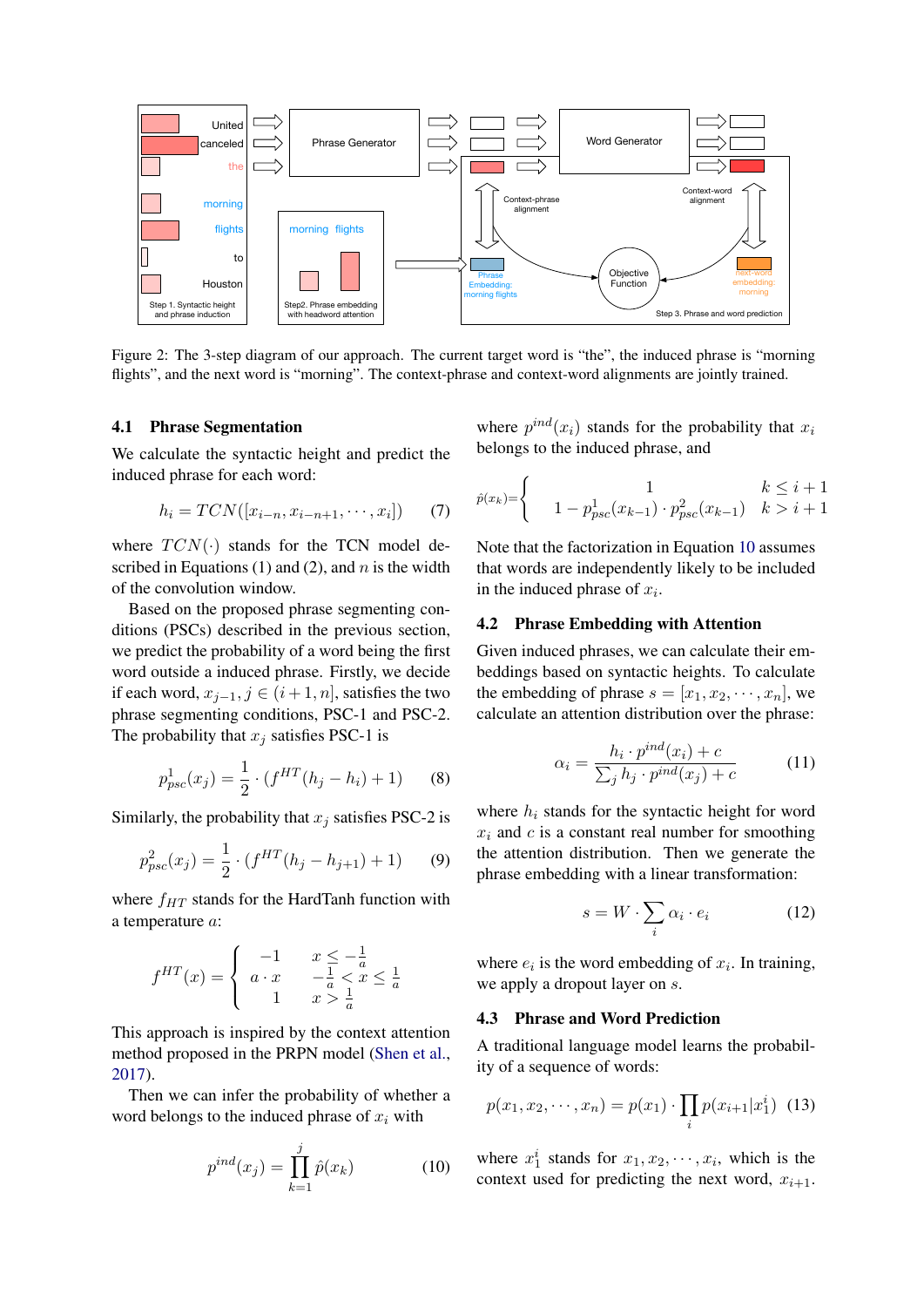In most related studies, the probability  $p(x_{i+1} | x_1^i)$ is calculated with the output of the top layer of a neural network  $y_i$  and the word representations  $e_{i+1}$  learned by the decoding layer:

$$
p(x_{i+1}) = Softmax(e_{i+1}^T \cdot y_i)
$$
 (14)

The state-of-the-art neural language models contain multiple layers. The outputs of different hidden layers capture different level of semantics of the context. In this work, we force one of the hidden layers to align its output with the embeddings of induced phrases  $s_i$ . We apply an embedding model similar to [Mikolov et al.](#page-9-4) [\(2013\)](#page-9-4) to train the hidden output and phrase embedding alignment. We define the context-phrase alignment model as follows.

We first define the probability that a phrase  $ph<sub>i</sub>$ can be induced by context  $[x_1, \ldots, x_i]$ .

$$
p(ph_i|x_1^i) = \sigma(c_i^T \cdot s_i)
$$
 (15)

where  $\sigma(x) = \frac{1}{1+e^{-x}}$ , and  $c_i$  stands for the context embedding of  $x_1, x_2, \dots, x_i$  output by a hid-den layer, defined in Equation [5.](#page-2-1)  $s_i$  is the generated embedding of an induced phrase. The probability that a phrase  $ph<sub>i</sub>$  cannot be induced by context  $[x_1, \ldots, x_i]$  is  $1 - p(ph_i|x_1^i)$ . This approach follows the method for learning word embeddings proposed in [Mikolov et al.](#page-9-4) [\(2013\)](#page-9-4).

We use an extra objective function and the negative sampling strategy to align context representations and the embeddings of induced phrases. Given the context embedding  $c_i$ , the induced phrase embedding  $s_i$ , and random sampled negative phrase embeddings  $s_i^{neg}$  $i^{neg}$ , we train the neural network to maximize the likelihood of true induced phrases and minimize the likelihood of negative samples. we define the following objective function for context i:

$$
l_i^{CPA} = 1 - \sigma(c_i^T \cdot s_i) + \frac{1}{n} \sum_{j=1}^n \sigma(c_i^T \cdot s_j^{neg}) \tag{16}
$$

where  $n$  stands for the number of negative samples. With this loss function, the model learns to maximize the similarity between the context and true induced phrase embeddings, and minimize the similarity between the context and negative samples randomly selected from the induced phrases of other words. In practice, this loss function is used as a regularization term with a coefficient γ:

$$
l = l^{LM} + \gamma \cdot l^{CPA} \tag{17}
$$

It worth noting that our approach is modelagnostic and and can be applied to various architectures. The TCN network for calculating the syntactic heights and phrase inducing is an independent module. In context-phrase alignment training with negative sampling, the objective function provides phrase-aware gradients and does not change the word-by-word generation process of the language model.

# 5 Experiments

We evaluate our model with word-level language modeling tasks on Penn Treebank (PTB; [Mikolov](#page-9-7) [et al.,](#page-9-7) [2010\)](#page-9-7), Wikitext-2 (WT2; [Bradbury et al.,](#page-8-4) [2016\)](#page-8-4), and Wikitext-103 (WT103; [Merity et al.,](#page-9-19) [2016\)](#page-9-19) corpora.

The PTB dataset has a vocabulary size of 10,000 unique words. The entire corpus includes roughly 40,000 sentences in the training set, and more than 3,000 sentences in both valid and test set.

The WT2 data is about two times larger the the PTB dataset. The dataset consists of Wikipedia articles. The corpus includes 30,000 unique words in its vocabulary and is not cleaned as heavily as the PTB corpus.

The WT103 corpus contains a larger vocabulary and more articles than WT2. It consists of 28k articles and more than 100M words in the training set. WT2 and WT103 corpora can evaluate the ability of capturing long-term dependencies [\(Dai](#page-9-11) [et al.,](#page-9-11) [2018\)](#page-9-11).

In each corpus, we apply our approach to publicly-available, state-of-the-art models. This demonstrates that our approach can improve different existing architectures. Our trained models will be published for downloading. The imple-mentation of our models is publicly available.<sup>[1](#page-4-0)</sup>

### 5.1 Penn Treebank

We train a 3-layer AWD-LSTM language model [\(Merity et al.,](#page-9-0) [2017\)](#page-9-0) on PTB data set. We use 1,150 as the number of hidden neurons and 400 as the size of word embeddings. We also apply the word embedding tying strategy [\(Inan et al.,](#page-9-15) [2016\)](#page-9-15). We apply variational dropout for hidden states [\(Gal and Ghahramani,](#page-9-13) [2016\)](#page-9-13) and the dropout rate is 0.25. We also apply weight dropout [\(Merity](#page-9-0) [et al.,](#page-9-0) [2017\)](#page-9-0) and set weight dropout rate as 0.5. We apply stochastic gradient descent (SGD) and averaged SGD (ASGD; [Polyak and Juditsky,](#page-9-20) [1992\)](#page-9-20)

<span id="page-4-0"></span><sup>1</sup><https://github.com/luohongyin/PILM>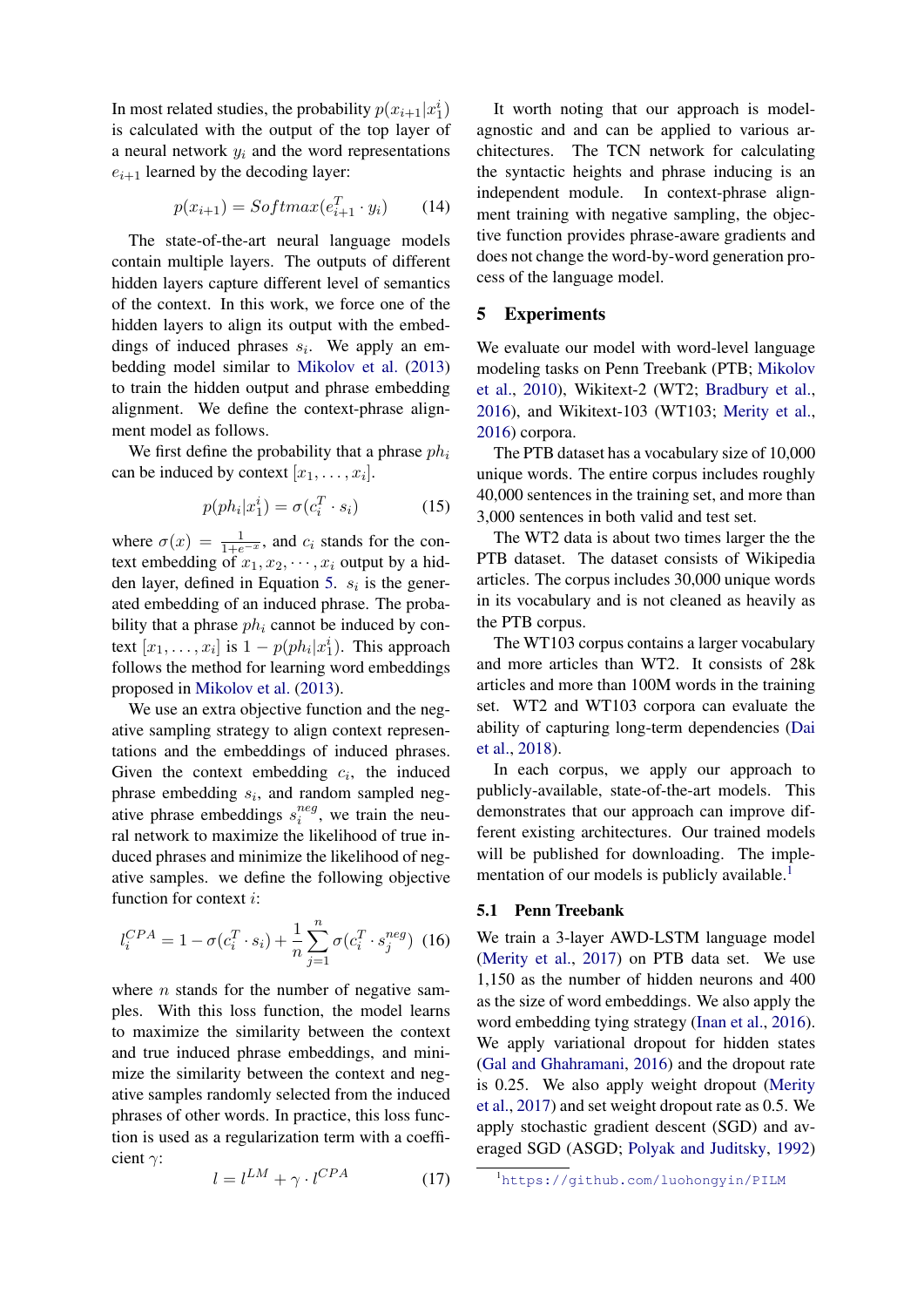<span id="page-5-0"></span>

| <b>Model</b>                                      | #Params | Dev PPL | <b>Test PPL</b> |
|---------------------------------------------------|---------|---------|-----------------|
| Inan et al. (2016) – Tied Variational LSTM        | 24M     | 75.7    | 73.2            |
| Zilly et al. (2017) – Recurrent Highway Networks  | 23M     | 67.9    | 65.7            |
| Shen et al. $(2017)$ – PRPN                       |         |         | 62.0            |
| Pham et al. (2018) – Efficient NAS                | 24M     | 60.8    | 58.6            |
| Melis et al. $(2017) - 4$ -layer skip LSTM (tied) | 24M     | 60.9    | 58.3            |
| Shen et al. $(2018b) - ON$ -LSTM                  | 25M     | 58.3    | 56.2            |
| Liu et al. (2018) – Differentiable NAS            | 23M     | 58.3    | 56.1            |
| Merity et al. $(2017) - AWD$ -LSTM                | 24M     | 60.7    | 58.8            |
| Merity et al. $(2017)$ – AWD-LSTM + finetuning    | 24M     | 60.0    | 57.3            |
| $Ours - AWD$ -LSTM + Phrase Induction - NS        | 24M     | 61.0    | 58.6            |
| $Ours - AWD$ -LSTM + Phrase Induction - Attention | 24M     | 60.2    | 58.0            |
| $Ours - AWD$ -LSTM + Phrase Induction             | 24M     | 59.6    | 57.5            |
| $Ours - AWD-LSTM + Phrase Induction + finetuning$ | 24M     | 57.8    | 55.7            |
| Dai et al. (2018) – Transformer-XL                | 24M     | 56.7    | 54.5            |
| Yang et al. $(2017)$ – AWD-LSTM-MoS + finetuning  | 22M     | 56.5    | 54.4            |

Table 1: Experimental results on Penn Treebank dataset. Compared with the AWD-LSTM baseline models, our method reduced the perplexity on test set by 1.6.

<span id="page-5-1"></span>

| <b>Model</b>                                      | #Params | Dev PPL | <b>Test PPL</b> |
|---------------------------------------------------|---------|---------|-----------------|
| Inan et al. (2016) – Variational LSTM (tied)      | 28M     | 92.3    | 87.7            |
| Inan et al. $(2016)$ – VLSTM + augmented loss     | 28M     | 91.5    | 87.0            |
| Grave et al. $(2016)$ – LSTM                      |         |         | 99.3            |
| Grave et al. $(2016)$ – LSTM + Neural cache       |         |         | 68.9            |
| Melis et al. $(2017) - 1$ -Layer LSTM             | 24M     | 69.3    | 69.9            |
| Melis et al. (2017) – 2-Layer Skip Conn. LSTM     | 24M     | 69.1    | 65.9            |
| Merity et al. $(2017)$ – AWD-LSTM + finetuning    | 33M     | 68.6    | 65.8            |
| $Ours - AWD-LSTM + Phrase Induction$              | 33M     | 68.4    | 65.2            |
| $Ours - AWD-LSTM + Phrase Induction + finetuning$ | 33M     | 66.9    | 64.1            |

Table 2: Experimental results on Wikitext-2 dataset.

for training. The learning rate is 30 and we clip the gradients with a norm of 0.25. For the phrase induction model, we randomly sample 1 negative sample for each context, and the context-phrase alignment loss is given a coefficient of 0.5. The output of the second layer of the neural network is used for learning context-phrase alignment, and the final layer is used for word generation.

We compare the word-level perplexity of our model with other state-of-the-art models and our baseline is AWD-LSTM [\(Merity et al.,](#page-9-0) [2017\)](#page-9-0). The experimental results are shown in Table [1.](#page-5-0) Although not as good as the Transformer-XL model [\(Dai et al.,](#page-9-11) [2018\)](#page-9-11) and the mixture of softmax model [\(Yang et al.,](#page-9-6) [2017\)](#page-9-6), our model significantly improved the AWD-LSTM, reducing 2.2 points of perplexity on the validation set and 1.6 points of perplexity on the test set. Note that the "finetuning" process stands for further training the language models with ASGD algorithm [\(Merity et al.,](#page-9-0) [2017\)](#page-9-0).

We also did an ablation study without either headword attention or negative sampling (NS). The results are listed in Table [1.](#page-5-0) By simply averaging word vectors in the induced phrase Without the attention mechanism, the model performs worse than the full model by 0.5 perplexity, but is still better than our baseline, the AWD-LSTM model. In the experiment without negative sampling, we only use the embedding of true induced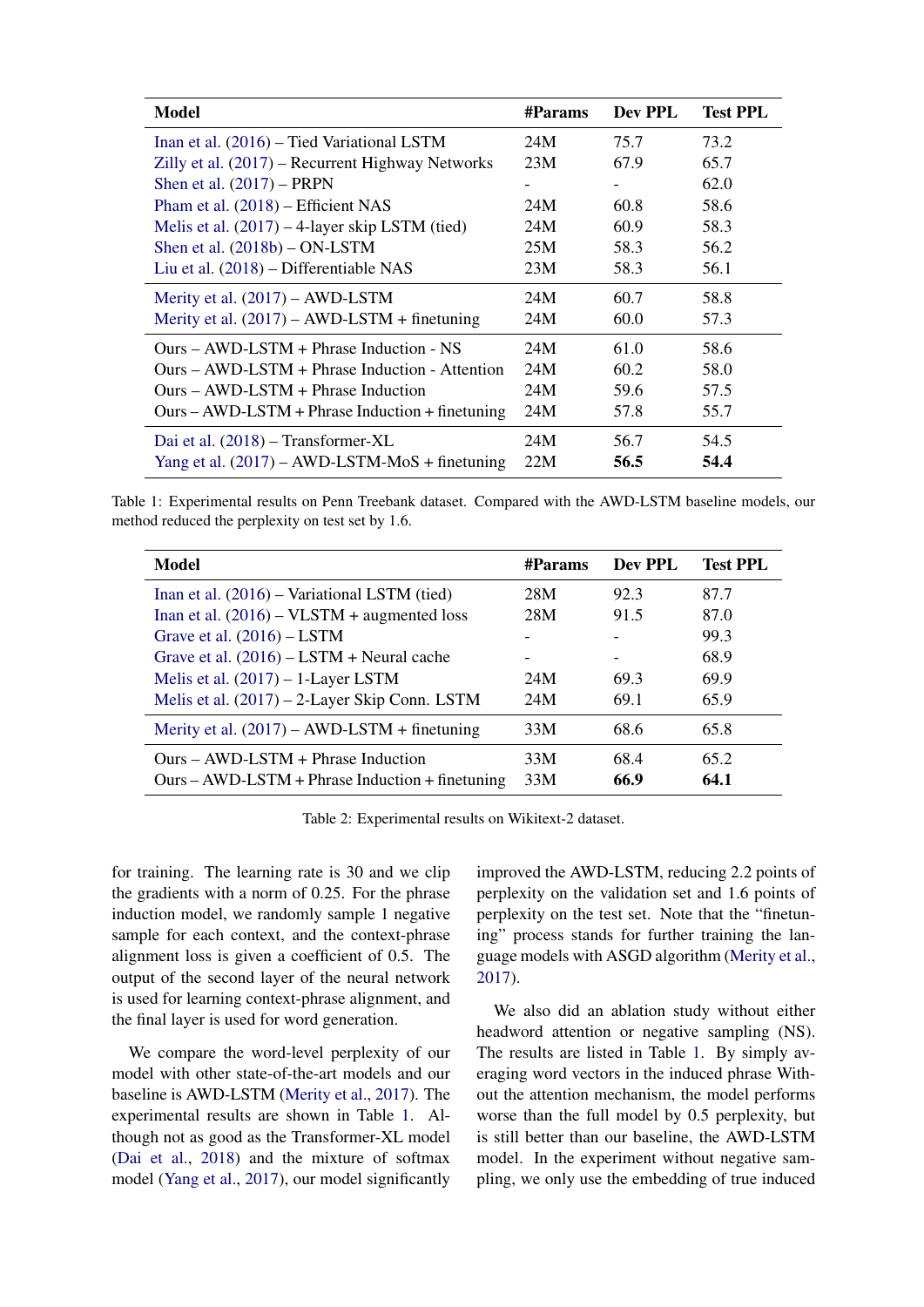<span id="page-6-0"></span>

| <b>Model</b>                                   | <b>#Params</b> | <b>Test PPL</b> |
|------------------------------------------------|----------------|-----------------|
| Grave et al. $(2016)$ – LSTM                   |                | 48.7            |
| Bai et al. (2018) – TCN                        |                | 45.2            |
| Dauphin et al. $(2017)$ – GCNN-8               |                | 44.9            |
| Grave et al. $(2016)$ – LSTM + Neural cache    |                | 40.8            |
| Dauphin et al. $(2017)$ – GCNN-14              |                | 37.2            |
| Merity et al. $(2018) - 4$ -layer QRNN         | 151M           | 33.0            |
| Rae et al. $(2018)$ – LSTM + Hebbian + Cache   |                | 29.9            |
| Dai et al. (2018) – Transformer-XL Standard    | 151M           | 24.0            |
| Baevski and Auli (2018) – Adaptive input       | 247M           | 20.5            |
| Dai et al. (2018) – Transformer-XL Large       | 257M           | 18.3            |
| Ours – Transformer-XL Large + Phrase Induction | 257M           | 17.4            |

Table 3: Experimental results on Wikitext-103 dataset.

phrases to align with the context embedding. It is also indicated that the negative sampling strategy can improve the performance by 1.1 perplexity. Hence we just test the full model in the following experiments.

# 5.2 Wikitext-2

We also trained a 3-layer AWD-LSTM language model on the WT2 dataset. The network has the same input size, output size, and hidden size as the model we applied on PTB dataset, following the experiments done by [Merity et al.](#page-9-0) [\(2017\)](#page-9-0). Some hyper-parameters are different from the PTB language model. We use a batch size of 60. The embedding dropout rate is 0.65 and the dropout rate of hidden outputs is set to 0.2. Other hyperparameters are the same as we set in training on the PTB dataset.

The experimental results are shown in Table [2.](#page-5-1) Our model improves the AWD-LSTM model by reducing 1.7 points of perplexity on both the validation and test sets, while we did not make any change to the architecture of the AWD-LSTM language model.

# 5.3 Wikitext-103

The current state-of-the-art language model trained on Wikitext-103 dataset is the Transformer-XL [\(Dai et al.,](#page-9-11) [2018\)](#page-9-11). We apply our method on the state-of-the-art Transformer-XL Large model, which has 18 layers and 257M parameters. The input size and hidden size are 1024. 16 attention heads are used. We regard the first 14 layers as the phrase generator and the last 4 layers as the word generator. In other words, the context-phrase alignment is trained with the outputs of the 14th layer.

The model is trained on 4 Titan X Pascal GPUs, each of which has 12G memory. Because of the limitation of computational resources, we use our approach to fine-tune the officially released pretrained Transformer-XL Large model for 1 epoch. The experimental results are shown in Table [3.](#page-6-0) Our approach got 17.4 perplexity with the officially released evaluation scripts, significantly outperforming all baselines and achieving new state-of-the-art performance<sup>[2](#page-6-1)</sup>.

# 6 Discussion

In this section, we show what is learned by training language models with the context-phrase alignment objective function by visualizing the syntactic heights output by the TCN model and the phrases induced by each target word in a sentence. We also visualize the headword attentions over the induced phrase.

The first example is the sentence showed in Figure [1.](#page-2-0) The sentence came from [Jurafsky and Mar](#page-9-26)[tin](#page-9-26) [\(2014\)](#page-9-26) and did not appear in our training set. Figure [1](#page-2-0) shows the syntactic heights and the induced phrase of "the" according to the groundtruth dependency information. Our model is not given such high-quality inputs in either training or evaluation.

Figure [3](#page-7-0) visualizes the structure learned by our phrase induction model. The inferred syntactic heights are shown in Figure [3a.](#page-7-0) Heights assigned

<span id="page-6-1"></span><sup>&</sup>lt;sup>2</sup>We did not show Dev PPLs in Table [3](#page-6-0) since only the correct approach to reproduce the test PPL was provided with the pretrained Transformer-XL model.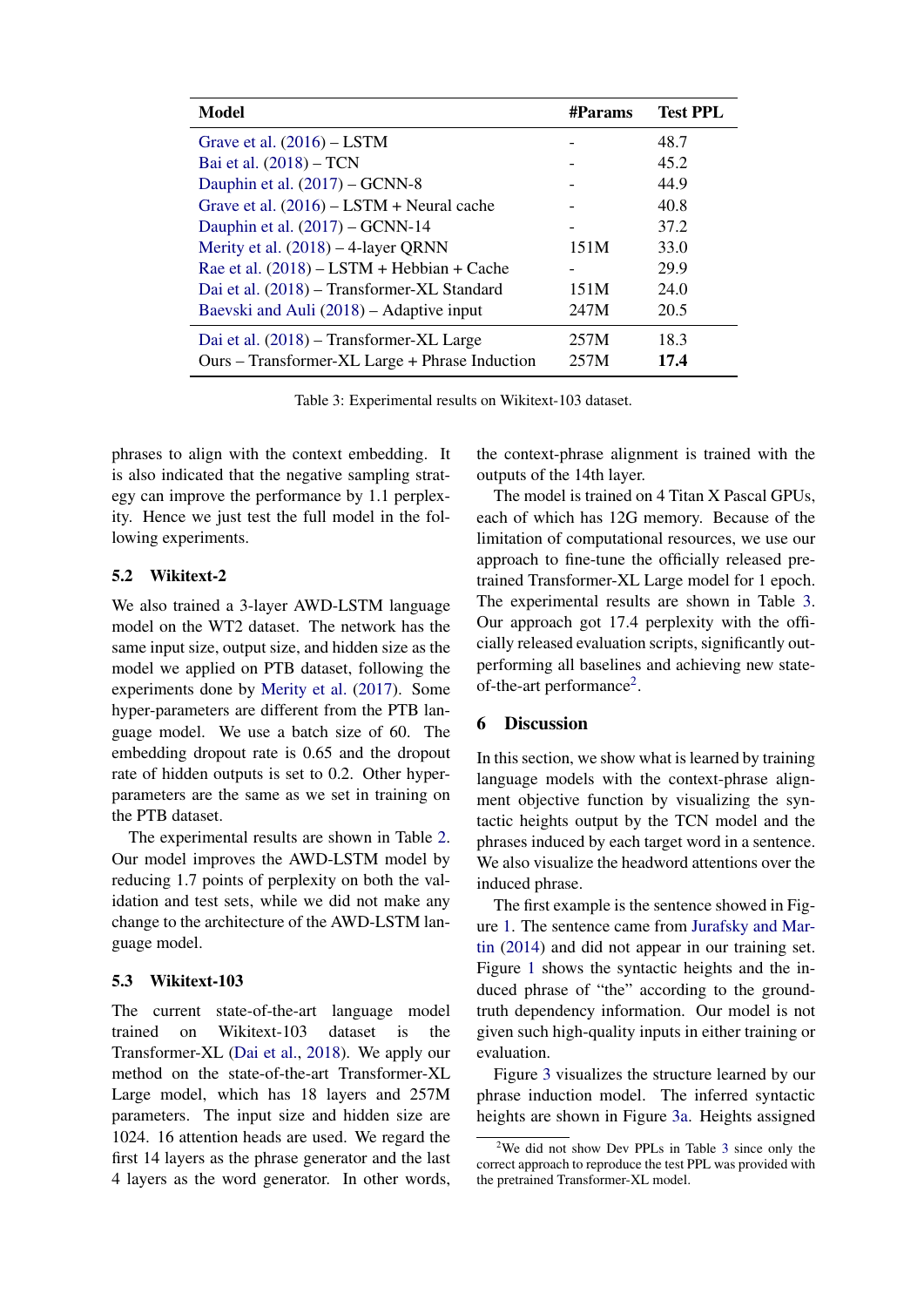<span id="page-7-0"></span>

(a) Syntactic heights of each word.

(b) Induced phrases and headword attentions.

<span id="page-7-1"></span>Figure 3: Examples of induced phrases and corresponding headword attention for generating the phrase embedding. The word of each row stands for the target word as the current input of the language model, and the values in each row in the matrices stands for the words consisting the induced phrase and their weights.



Figure 4: Examples of phrase inducing and headword attentions.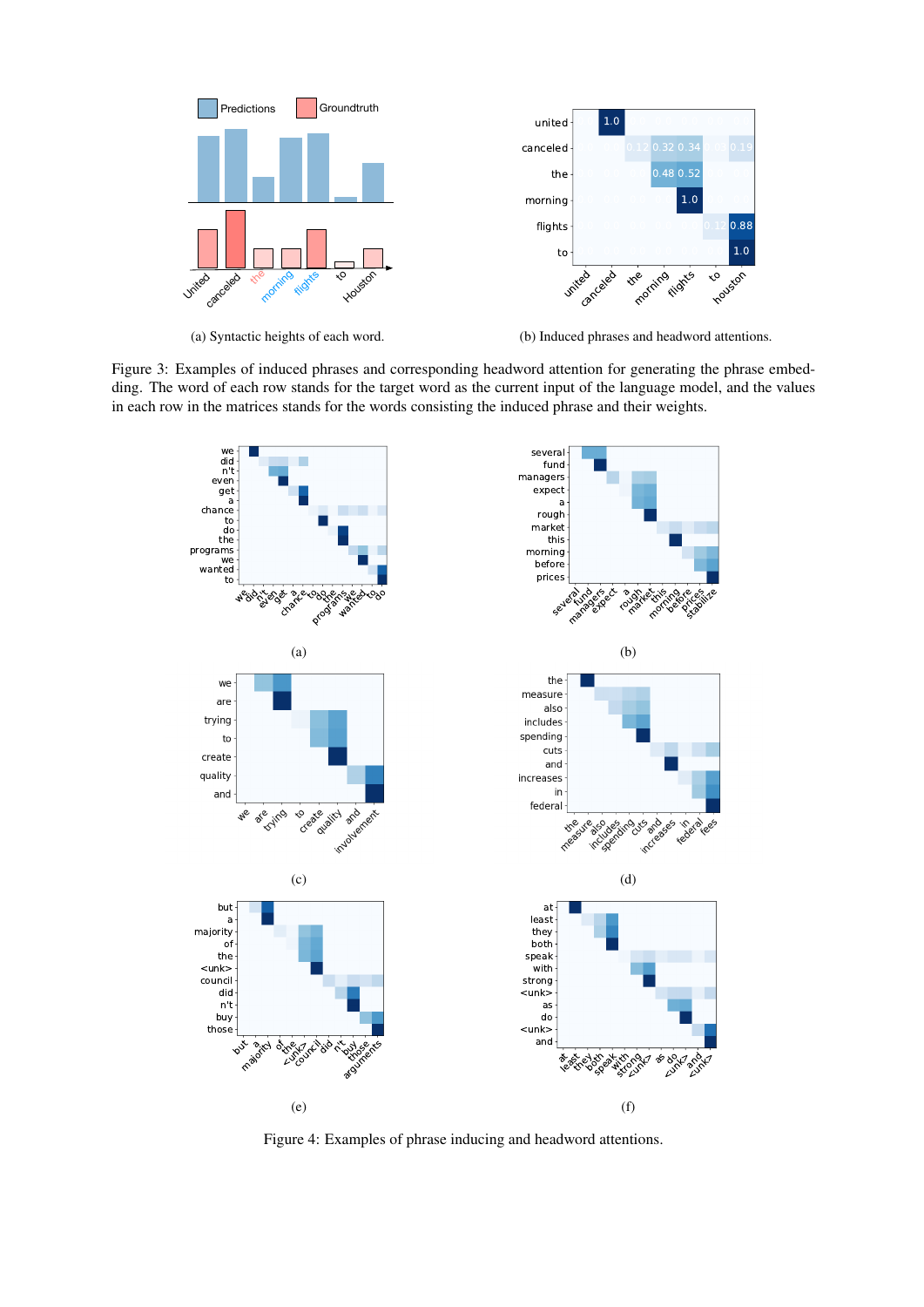to words "the" and "to" are significantly lower than others, while the verb "canceled" is assigned the highest in the sentence. Induced phrases are shown in Figure [3b.](#page-7-0) The words at the beginning of each row stand for the target word of each step. Values in the matrix stand for attention weights for calculating phrase embedding. The weights are calculated with the phrase segmenting conditions (PSC) and the syntactic heights described in Equations [8](#page-3-2) to [11.](#page-3-3) For the target word "united",  $h_{united} < h_{canceled}$  and  $h_{canceled} > h_{the}$ , hence the induced phrase of "united" is a single word "canceled", and the headword attention of "canceled" is 1, which is indicated in the first row of Figure [3b.](#page-7-0) The phrase induced by "canceled" is the entire following sequence, "the morning flights to houston", since no following word has a higher syntactic height than the target word. It is also shown that the headword of the induced phrase of "canceled" is "flights", which agrees with the dependency structure indicated in Figure [1.](#page-2-0)

More examples are shown in Figure [4.](#page-7-1) Figures [4a](#page-7-1) to [4d](#page-7-1) show random examples without any unknown word, while the examples shown in Figures [4e](#page-7-1) and [4f](#page-7-1) are randomly selected from sentences with unknown words, which are marked with the UNK symbol. The examples show that the phrase induction model does not always predict the exact structure represented by the dependency tree. For example, in Figure [4b,](#page-7-1) the TCN model assigned the highest syntactic height to the word "market" and induced the phrase "expect a rough market" for the context "the fund managers". However, in a ground-truth dependency tree, the verb "expect" is the word directly connected to the root node and therefore has the highest syntactic height.

Although not exactly matching linguistic dependency structures, the phrase-level structure predictions are reasonable. The segmentation is interpretable and the predicted headwords are appropriate. In Figure [4c,](#page-7-1) the headwords are "trying", "quality", and "involvement". The model is also robust with unknown words. In Figure [4e,](#page-7-1) "the <unk> council" is segmented as the induced phrase of "but a majority of". In this case, the model recognized that the unknown word is dependent on "council".

The sentence in Figure [4f](#page-7-1) includes even more unknown words. However, the model still correctly predicted the root word, the verb "speak". For the target word "with", the induced phrase is

"strong  $\langle$ unk $>$ ". Two unknown words are located in the last few words of the sentence. The model failed to induce the phrase "<unk> and <unk>" for the word "do", but still successfully split "<unk>" and "and". Meanwhile, the attentions over the phrases induced by "speak", "do", and the first "<unk>" are not quite informative, suggesting that unknown words made some difficulties for headword prediction in this example. However, the unknown words are assigned significantly higher syntactic heights than the word "and".

### 7 Conclusion

In this work, we improved state-of-the-art language models by aligning context and induced phrases. We defined syntactic heights and phrase segmentation rules. The model generates phrase embeddings with headword attentions. We improved the AWD-LSTM and Transformer-XL language models on different data sets and achieved state-of-the-art performance on the Wikitext-103 corpus. Experiments showed that our model successfully learned approximate phrase-level knowledge, including segmentation and headwords, without any annotation. In future work, we aim to capture better structural information and possible connections to unsupervised grammar induction.

#### **References**

- <span id="page-8-5"></span>Alexei Baevski and Michael Auli. 2018. Adaptive input representations for neural language modeling. *arXiv preprint arXiv:1809.10853*.
- <span id="page-8-1"></span>Dzmitry Bahdanau, Kyunghyun Cho, and Yoshua Bengio. 2014. Neural machine translation by jointly learning to align and translate. *arXiv preprint arXiv:1409.0473*.
- <span id="page-8-2"></span>Shaojie Bai, J Zico Kolter, and Vladlen Koltun. 2018. An empirical evaluation of generic convolutional and recurrent networks for sequence modeling. *arXiv preprint arXiv:1803.01271*.
- <span id="page-8-0"></span>Yoshua Bengio, Rejean Ducharme, Pascal Vincent, and ´ Christian Jauvin. 2003. A neural probabilistic language model. *Journal of machine learning research*, 3(Feb):1137–1155.
- <span id="page-8-4"></span>James Bradbury, Stephen Merity, Caiming Xiong, and Richard Socher. 2016. Quasi-recurrent neural networks. *arXiv preprint arXiv:1611.01576*.
- <span id="page-8-3"></span>Jianpeng Cheng, Li Dong, and Mirella Lapata. 2016. Long short-term memory-networks for machine reading. *arXiv preprint arXiv:1601.06733*.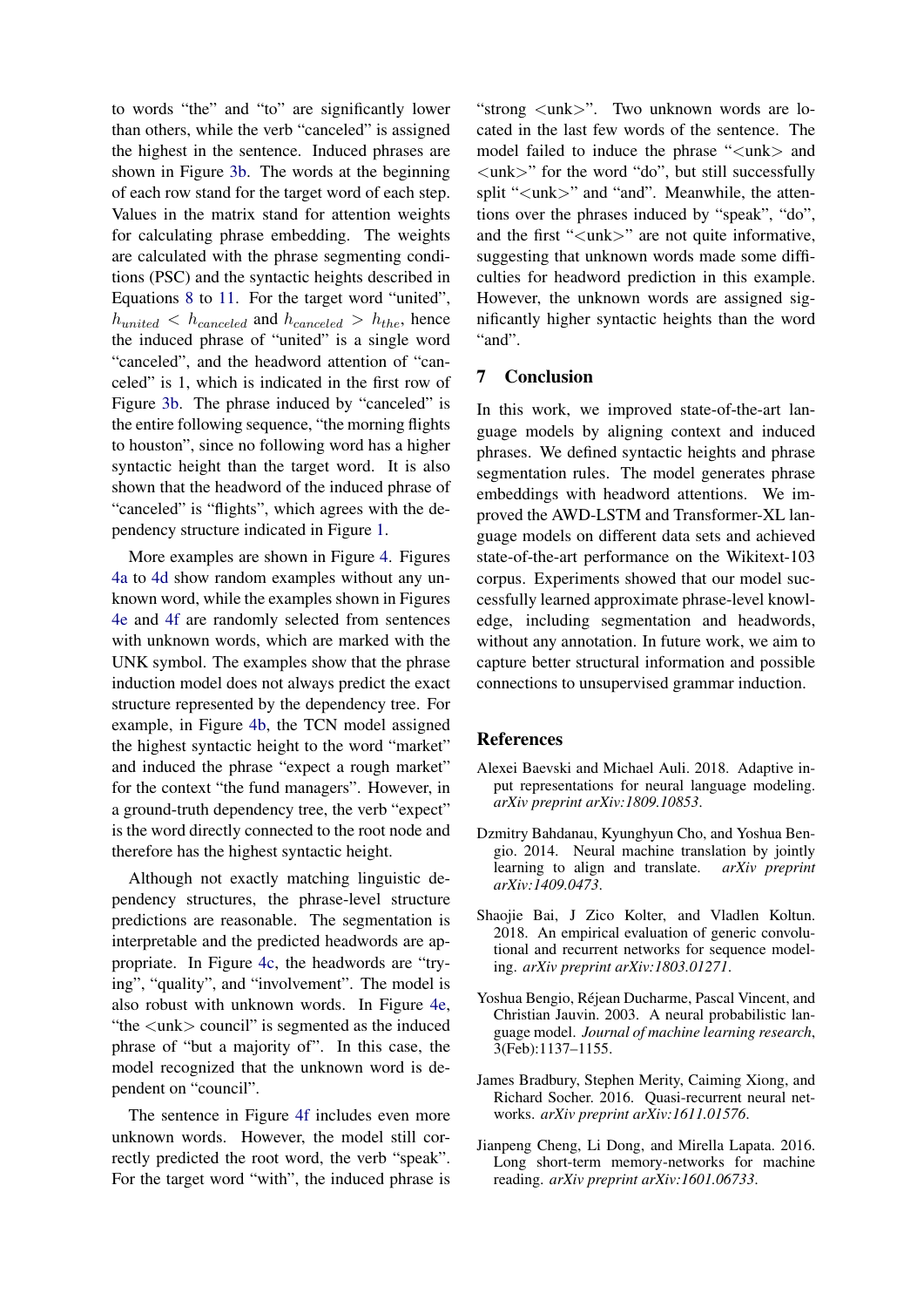- <span id="page-9-11"></span>Zihang Dai, Zhilin Yang, Yiming Yang, William W Cohen, Jaime Carbonell, Quoc V Le, and Ruslan Salakhutdinov. 2018. Transformer-xl: Language modeling with longer-term dependency.
- <span id="page-9-8"></span>Yann N Dauphin, Angela Fan, Michael Auli, and David Grangier. 2017. Language modeling with gated convolutional networks. In *Proceedings of the 34th International Conference on Machine Learning-Volume 70*, pages 933–941. JMLR. org.
- <span id="page-9-17"></span>Chris Dyer, Adhiguna Kuncoro, Miguel Ballesteros, and Noah A Smith. 2016. Recurrent neural network grammars. *arXiv preprint arXiv:1602.07776*.
- <span id="page-9-13"></span>Yarin Gal and Zoubin Ghahramani. 2016. A theoretically grounded application of dropout in recurrent neural networks. In *Advances in neural information processing systems*, pages 1019–1027.
- <span id="page-9-16"></span>Edouard Grave, Armand Joulin, and Nicolas<br>Usunier, 2016. Improving neural language Improving neural language models with a continuous cache. *arXiv preprint arXiv:1612.04426*.
- <span id="page-9-2"></span>Sepp Hochreiter and Jürgen Schmidhuber. 1997. Long short-term memory. *Neural computation*, 9(8):1735–1780.
- <span id="page-9-15"></span>Hakan Inan, Khashayar Khosravi, and Richard Socher. 2016. Tying word vectors and word classifiers: A loss framework for language modeling. *arXiv preprint arXiv:1611.01462*.
- <span id="page-9-26"></span>Dan Jurafsky and James H Martin. 2014. *Speech and language processing*, volume 3. Pearson London.
- <span id="page-9-12"></span>Yoon Kim, Yacine Jernite, David Sontag, and Alexander M Rush. 2016. Character-aware neural language models. In *Thirtieth AAAI Conference on Artificial Intelligence*.
- <span id="page-9-23"></span>Hanxiao Liu, Karen Simonyan, and Yiming Yang. 2018. Darts: Differentiable architecture search. *arXiv preprint arXiv:1806.09055*.
- <span id="page-9-14"></span>Gábor Melis, Charles Blundell, Tomáš Kočiský, Karl Moritz Hermann, Chris Dyer, and Phil Blunsom. 2018. Pushing the bounds of dropout. *arXiv preprint arXiv:1805.09208*.
- <span id="page-9-1"></span>Gábor Melis, Chris Dyer, and Phil Blunsom. 2017. On the state of the art of evaluation in neural language models. *arXiv preprint arXiv:1707.05589*.
- <span id="page-9-0"></span>Stephen Merity, Nitish Shirish Keskar, and Richard Socher. 2017. Regularizing and optimizing lstm language models. *arXiv preprint arXiv:1708.02182*.
- <span id="page-9-24"></span>Stephen Merity, Nitish Shirish Keskar, and Richard Socher. 2018. An analysis of neural language modeling at multiple scales. *arXiv preprint arXiv:1803.08240*.
- <span id="page-9-19"></span>Stephen Merity, Caiming Xiong, James Bradbury, and Richard Socher. 2016. Pointer sentinel mixture models. *arXiv preprint arXiv:1609.07843*.
- <span id="page-9-7"></span>Tomáš Mikolov, Martin Karafiát, Lukáš Burget, Jan Černockỳ, and Sanjeev Khudanpur. 2010. Recurrent neural network based language model. In *Eleventh annual conference of the international speech communication association*.
- <span id="page-9-4"></span>Tomas Mikolov, Ilya Sutskever, Kai Chen, Greg S Corrado, and Jeff Dean. 2013. Distributed representations of words and phrases and their compositionality. In *Advances in neural information processing systems*, pages 3111–3119.
- <span id="page-9-5"></span>Jeffrey Pennington, Richard Socher, and Christopher Manning. 2014. Glove: Global vectors for word representation. In *Proceedings of the 2014 conference on empirical methods in natural language processing (EMNLP)*, pages 1532–1543.
- <span id="page-9-21"></span>Hieu Pham, Melody Y Guan, Barret Zoph, Quoc V Le, and Jeff Dean. 2018. Efficient neural architecture search via parameter sharing. *arXiv preprint arXiv:1802.03268*.
- <span id="page-9-20"></span>Boris T Polyak and Anatoli B Juditsky. 1992. Acceleration of stochastic approximation by averaging. *SIAM Journal on Control and Optimization*, 30(4):838–855.
- <span id="page-9-25"></span>Jack W Rae, Chris Dyer, Peter Dayan, and Timothy P Lillicrap. 2018. Fast parametric learning with activation memorization. *arXiv preprint arXiv:1803.10049*.
- <span id="page-9-3"></span>Yikang Shen, Zhouhan Lin, Chin-Wei Huang, and Aaron Courville. 2017. Neural language modeling by jointly learning syntax and lexicon. *arXiv preprint arXiv:1711.02013*.
- <span id="page-9-18"></span>Yikang Shen, Zhouhan Lin, Athul Paul Jacob, Alessandro Sordoni, Aaron Courville, and Yoshua Bengio. 2018a. Straight to the tree: Constituency parsing with neural syntactic distance. *arXiv preprint arXiv:1806.04168*.
- <span id="page-9-22"></span>Yikang Shen, Shawn Tan, Alessandro Sordoni, and Aaron Courville. 2018b. Ordered neurons: Integrating tree structures into recurrent neural networks. *arXiv preprint arXiv:1810.09536*.
- <span id="page-9-9"></span>Ke Tran, Arianna Bisazza, and Christof Monz. 2016. Recurrent memory networks for language modeling. *arXiv preprint arXiv:1601.01272*.
- <span id="page-9-10"></span>Ashish Vaswani, Noam Shazeer, Niki Parmar, Jakob Uszkoreit, Llion Jones, Aidan N Gomez, Łukasz Kaiser, and Illia Polosukhin. 2017. Attention is all you need. In *Advances in Neural Information Processing Systems*, pages 5998–6008.
- <span id="page-9-6"></span>Zhilin Yang, Zihang Dai, Ruslan Salakhutdinov, and William W Cohen. 2017. Breaking the softmax bottleneck: A high-rank rnn language model. *arXiv preprint arXiv:1711.03953*.